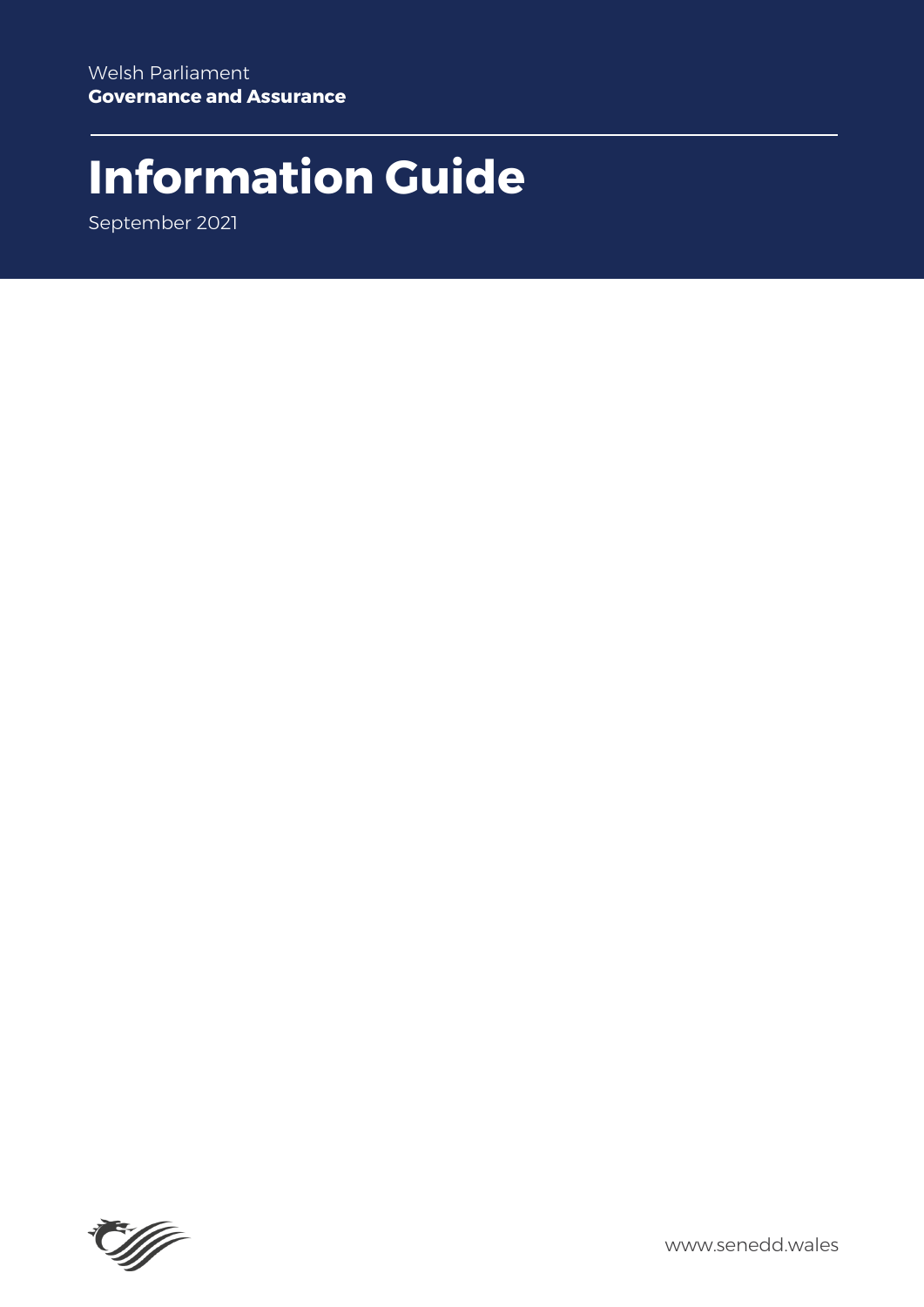# Introduction

From 6 May 2020 the Assembly became the Welsh Parliament, commonly known as the Senedd.

The [Freedom of Information Act 2000](https://www.legislation.gov.uk/ukpga/2000/36/contents) provides a general right of access by any individual to recorded information held by a wide range of public authorities in Wales, England and Northern Ireland.

Section 19 of the Act places a duty on every public authority to produce and maintain a publication scheme. Senedd Cymru (Senedd) has adopted the model publication scheme which was prepared and approved by the Information Commissioner. The scheme commits public authorities to make information available to the public as part of normal business activities.

This guide provides information on the type of information held by the Senedd that is available to the general public. It is not a definitive list of every document, nor does it provide a direct link to every document available. For ease of access, the types of information are divided into classes which group similar or related types of information together.

The vast majority of the information we publish is primarily available electronically. Occasionally items of information are additionally published in hard copy, such as committee reports and leaflets, and in various audio and visual media such as videos, photographs, CDs and DVDs.

The Senedd is not covered by the **Environmental Information** [Regulations 2004.](http://www.opsi.gov.uk/si/si2004/20043391.htm) However, if a request is made for such information via the [information-request@senedd.wales](mailto:information-request@senedd.wales) mailbox, we may consider making a disclosure.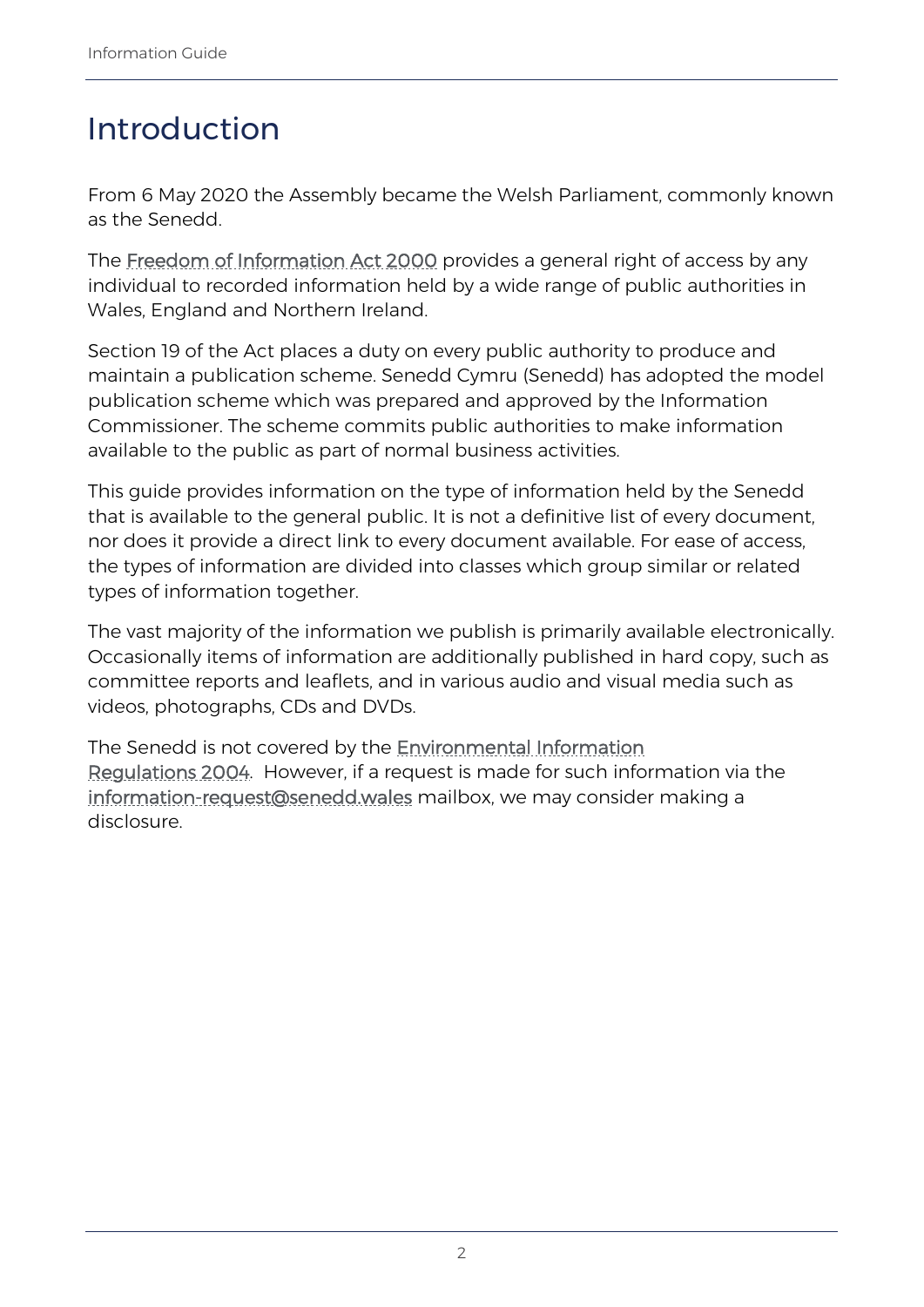# Contents

<span id="page-2-0"></span>

| 1. |                                                |  |
|----|------------------------------------------------|--|
| 2. |                                                |  |
| 3. | What are our priorities and how are we doing11 |  |
| 4. |                                                |  |
| 5. |                                                |  |
| 6. |                                                |  |
| 7. |                                                |  |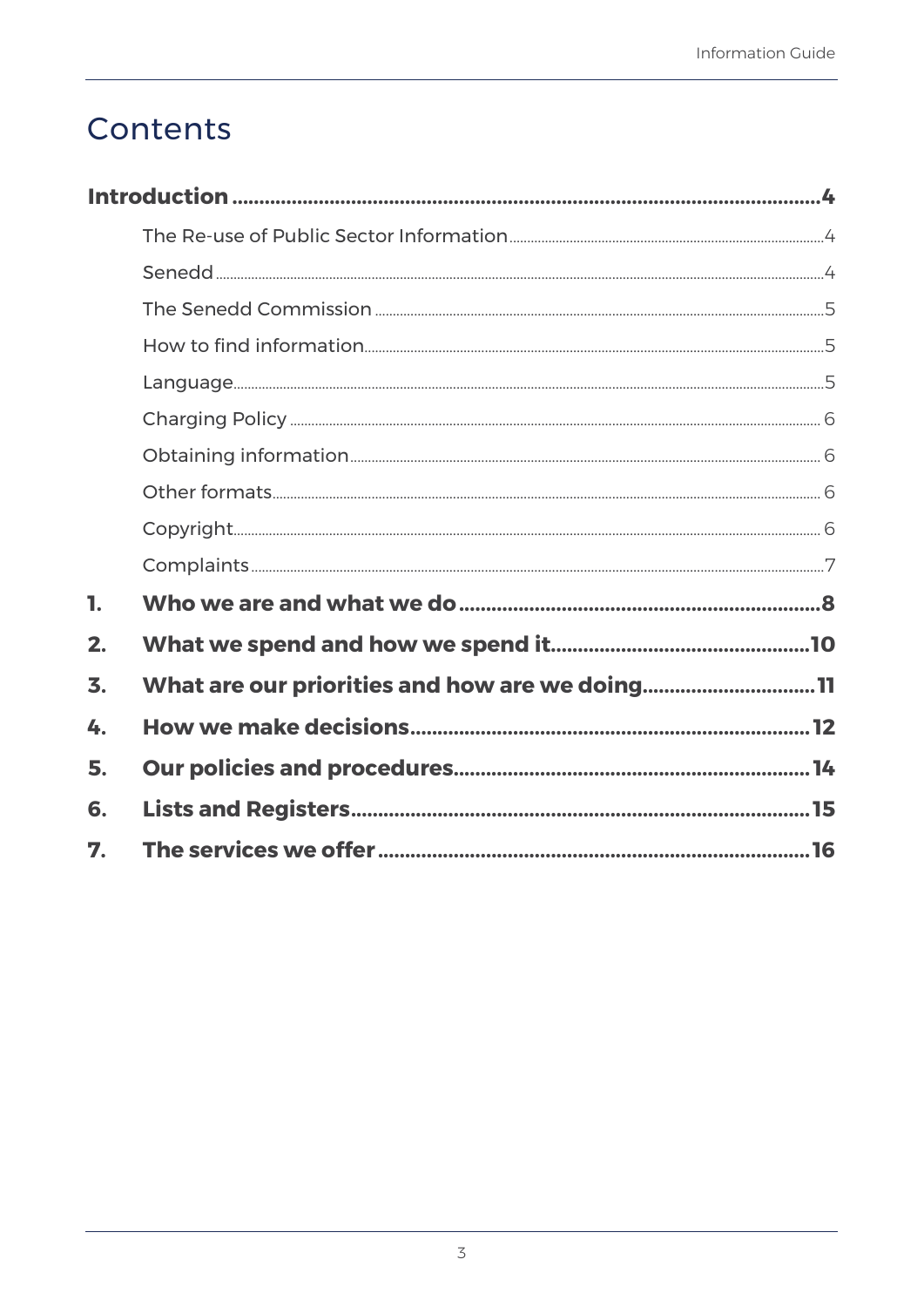### **What information do we need to publish?**

The Freedom of Information Act 2000 requires every public authority to have a publication scheme, approved by the Information Commissioner's Office (ICO), and to publish information covered by the scheme.

The scheme set out our commitment to make certain classes of information routinely available, such as policies and procedures, minutes of meetings, annual reports and financial information.

This guide to information, specifies what information we publish and how it is available, for example, online or by contacting us and our schedule of fees (saying what we charge for information).

### <span id="page-3-0"></span>**The Re-use of Public Sector Information**

The Re-use of Public Sector Information Regulations 2005 (the PSI Regulations) establish a framework for making the re-use of information easier and complements existing access to information legislation such as the Freedom of Information Act 2000 (FOI) and the Environmental Information Regulations 2004 (EIR).

The Senedd has made a commitment to allow re-use of its information, wherever it is possible and reasonable to do so. If you would like more information about how to apply to re-use our information, please refer to our Re-using Public Sector [Information.](https://senedd.wales/commission/access-to-information/re-using-public-sector-information) 

The guide covers only the information held by the Senedd, it does not cover information held by the Welsh Government.

The National Assembly for Wales was established under the Covernment of Wales [Act 1998](http://www.opsi.gov.uk/acts/acts1998/19980038.htm) and took up its functions in July 1999.

[The Government of Wales Act 2006](http://www.opsi.gov.uk/ACTS/acts2006/ukpga_20060032_en.pdf) established the National Assembly for Wales (the Assembly), the National Assembly for Wales Commission (the Assembly Commission) and the Welsh Government.

### <span id="page-3-1"></span>**Senedd Cymru**

Senedd Cymru (the Senedd) consists of the 60 Members of the Senedd elected by the people of Wales. The Senedd is responsible for approving most public expenditure in Wales, for scrutinising the actions of the Welsh Government and for holding it to account. It also has the power to formulate legislation (known as Bills) in areas that are not reserved to the UK Parliament by the Government of Wales Act 2006 (as amended by the Wales Act 2017).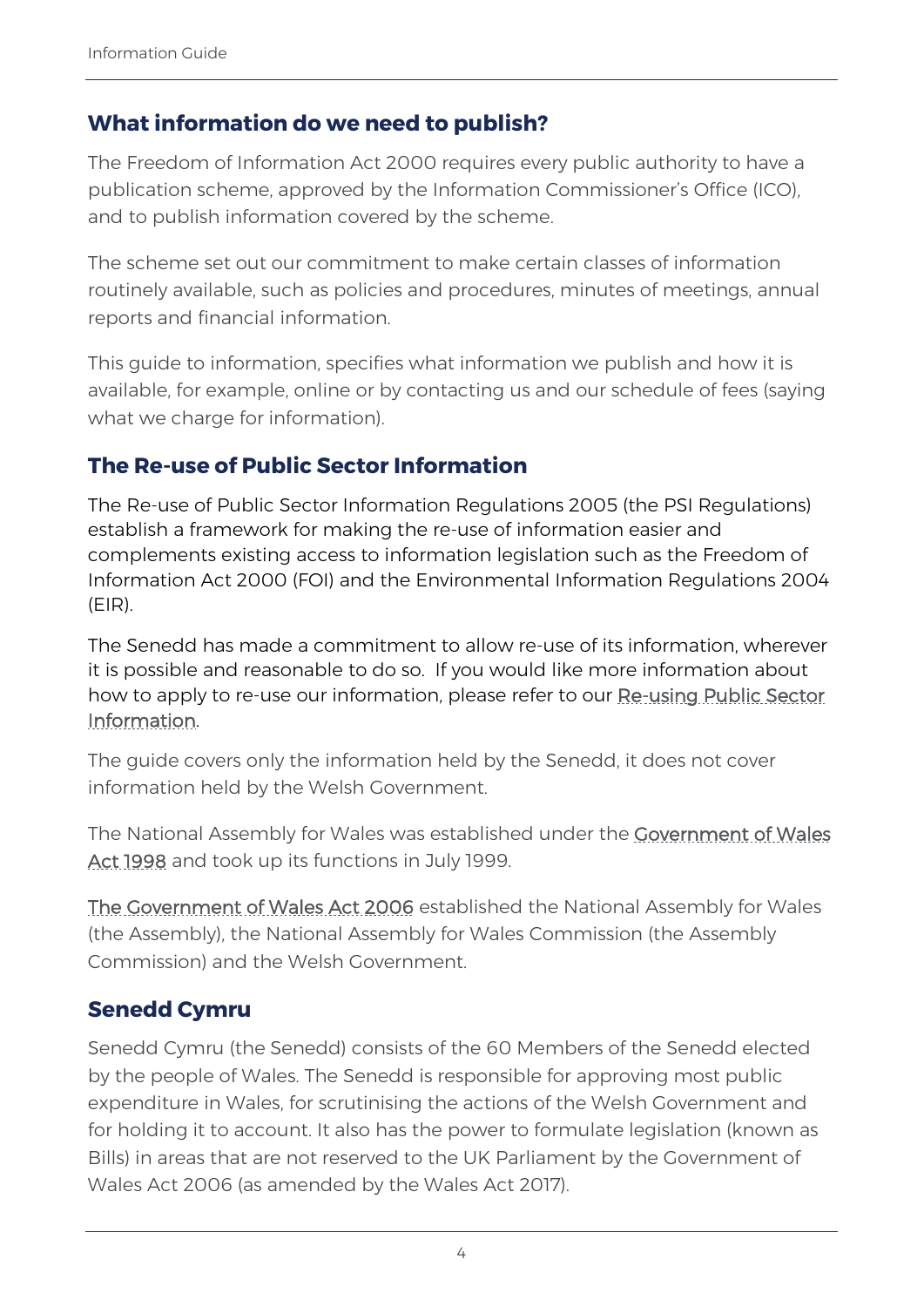# <span id="page-4-0"></span>**The Senedd Commission**

The Senedd Commission consists of [Y Llywydd](https://senedd.wales/senedd-business/llywydd/) and four other Senedd Members, known as Senedd Commissioners. The [Senedd Commission](https://senedd.wales/committee/258) must provide to the Senedd, or ensure that the Senedd is provided with, the property, staff and services required for the Senedd's purposes.

This Scheme refers to the information which we publish or intend to publish. It specifies: [https://senedd.wales/commission/access-to-information/publication](https://senedd.wales/commission/access-to-information/publication-scheme-freedom-of-information-act-2000-section-19/)[scheme-freedom-of-information-act-2000-section-19/](https://senedd.wales/commission/access-to-information/publication-scheme-freedom-of-information-act-2000-section-19/)

Further information about the Senedd and the Senedd Commission is available at <https://senedd.wales/senedd-business/> <https://senedd.wales/commission/>

# <span id="page-4-1"></span>**How to find information**

Information made generally available by the Senedd has been divided into the following broad classes:

- Who we are and what we do:
- What we spend and how we spend it;
- $\blacksquare$  How we make decisions:
- **•** Our policies and procedures;
- **Lists and registers; and**
- **The services we offer.**

This guide provides details on the types of information available in each category and how to obtain the information. This schedule is intended as a guide and is therefore not a complete list of all information made available by the Senedd.

#### <span id="page-4-2"></span>**Language**

Information will be published in accordance with the Senedd's [Official Languages](https://senedd.wales/Laid%20Documents/GEN-LD11101/GEN-LD11101-e.pdf)  [Scheme.](https://senedd.wales/Laid%20Documents/GEN-LD11101/GEN-LD11101-e.pdf) Documents intended for public use are generally available in English and Welsh.

We publish information and documents on two websites, one in English <https://senedd.wales/senedd-business/>and the other in Welsh [https://senedd.cymru/busnes-y-senedd/.](https://senedd.cymru/busnes-y-senedd/) All information produced is compliant with the Official Languages Scheme.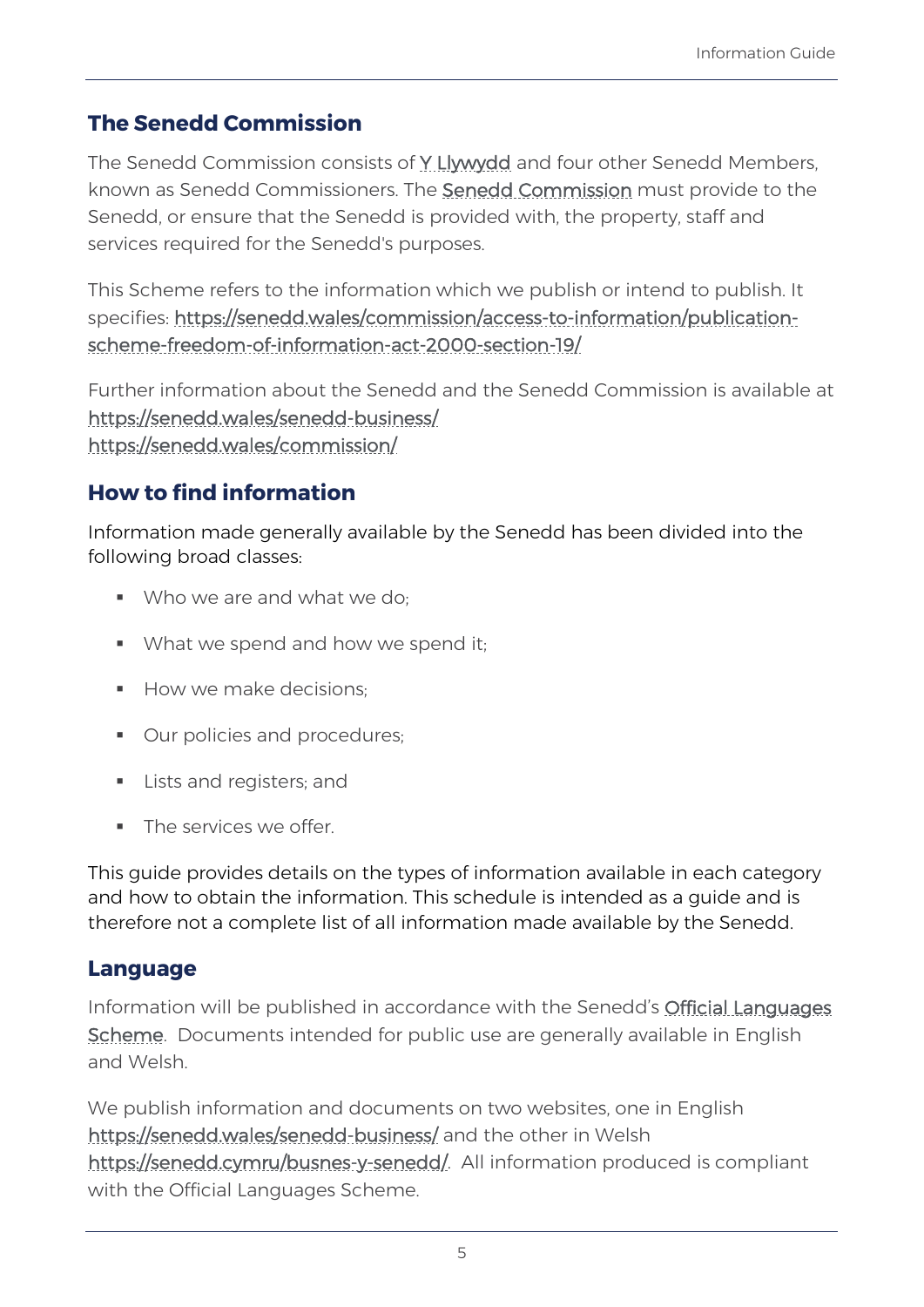# <span id="page-5-0"></span>**Charging Policy**

We endeavour to provide all information free of charge. The majority of footage requests are made by file transfer, however, charges may apply to some of the information within the classes listed in this guide, for example audiotapes, videotapes, CDs and DVDs.

# <span id="page-5-1"></span>**Obtaining information**

Most of the information detailed in the classes is published on the Senedd website. Documents are often available in hard copy and should be requested via the Senedd information line. In cases where information is published in electronic format only, e.g. the Record of Proceedings, a print-out of the information will be provided on request to those without access to the Internet.

If you require:

- Hard copies of the guide (in English or Welsh);
- Hard copies of any of the information published under the quide;

please contact the Senedd Information Line:

- **Telephone number: 0300 200 6565**
- Text Relay Service: Information on how to receive and make a call via the Text Relay service is available on their website at [www.textrelay.org.](http://www.textrelay.org/) We welcome calls via the Text Relay Service.

### <span id="page-5-2"></span>**Other formats**

We can arrange for the guide to be provided in Braille, audiotape and large print formats on request. We can also provide copies of our hard copy publications, such as leaflets in these formats.

# <span id="page-5-3"></span>**Copyright**

Our publications are subject to Welsh Parliament 2021 Copyright.

Material, other than the Senedd logo, may be reproduced free of charge in any format or medium providing that it is reproduced accurately and not used in a misleading context. The material must be acknowledged as copyright of the Welsh Parliament and the title of the document specified.

Other information about Welsh Parliament copyright can be obtained from the Senedd Commission or at the following websites: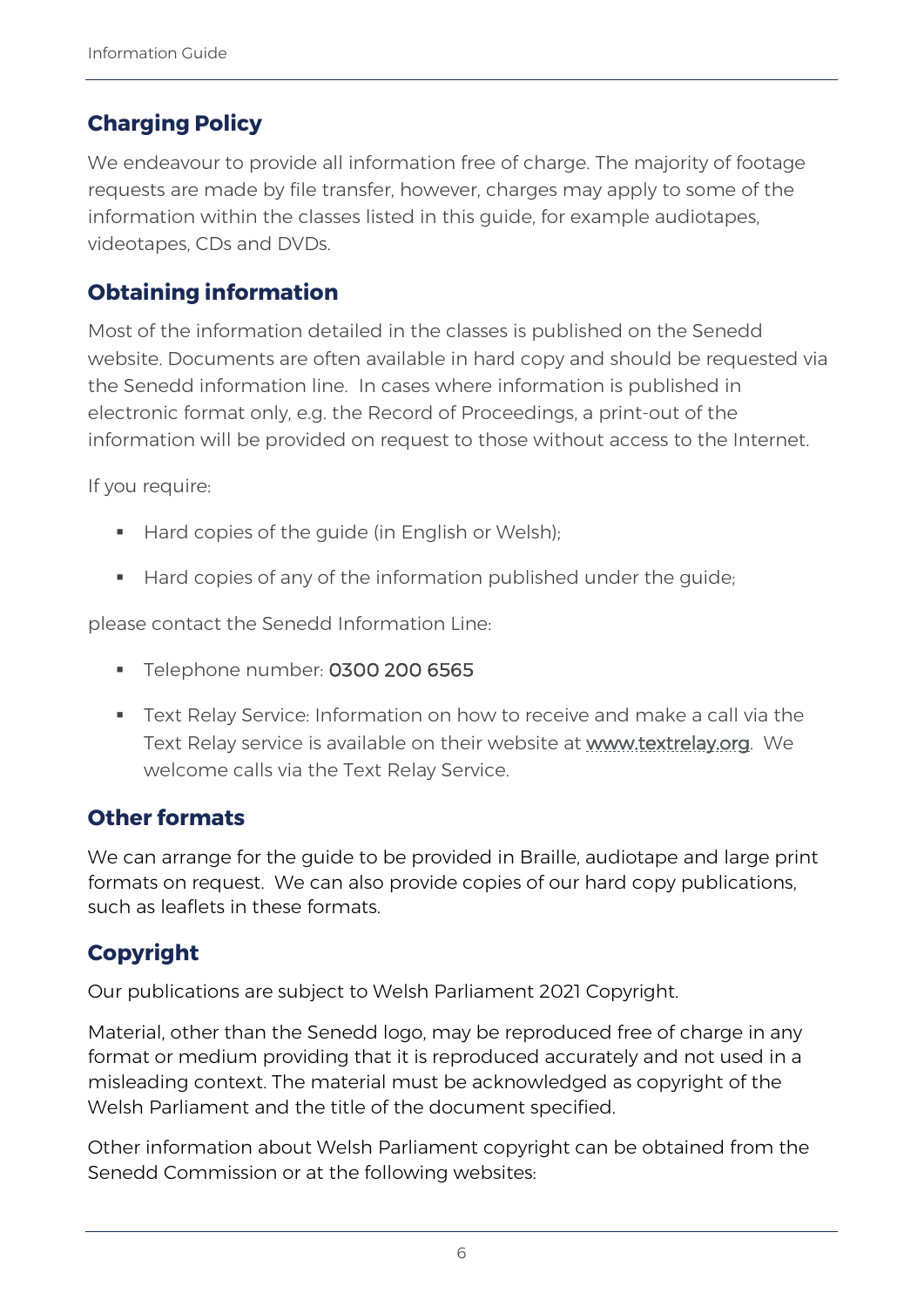- The Parliamentary Copyright (National Assembly for Wales) Order 2007 <http://www.opsi.gov.uk/si/si2007/20071116.htm>
- Re-use of public sector information regulations information: [http://www.nationalarchives.gov.uk/information-management/re-using](http://www.nationalarchives.gov.uk/information-management/re-using-public-sector-information/)[public-sector-information/](http://www.nationalarchives.gov.uk/information-management/re-using-public-sector-information/)

# <span id="page-6-0"></span>**Complaints**

If you are not satisfied with the accessibility of the information published by the Senedd Commission or are not happy with the way in which we have dealt with your enquiry [The Code of Practice on Complaints](https://senedd.wales/media/y1hbi4sc/complaints-policy-final_may_2017_sv2.pdf) provides guidance on how to make a complaint about our administrative actions and what we will do when we receive a complaint.

If we have not been able to resolve your complaint to your satisfaction then you should contact the Information Commissioner's Office at:

- Information Commissioner's Office Tel: 0303 123 1113
- $F$ ax: 01625 545 510
- Email: [casework@ico.org.uk](mailto:casework@ico.org.uk)
- **Information Commissioner's Office** Wycliffe House Water Lane Wilmslow Cheshire SK9 5AF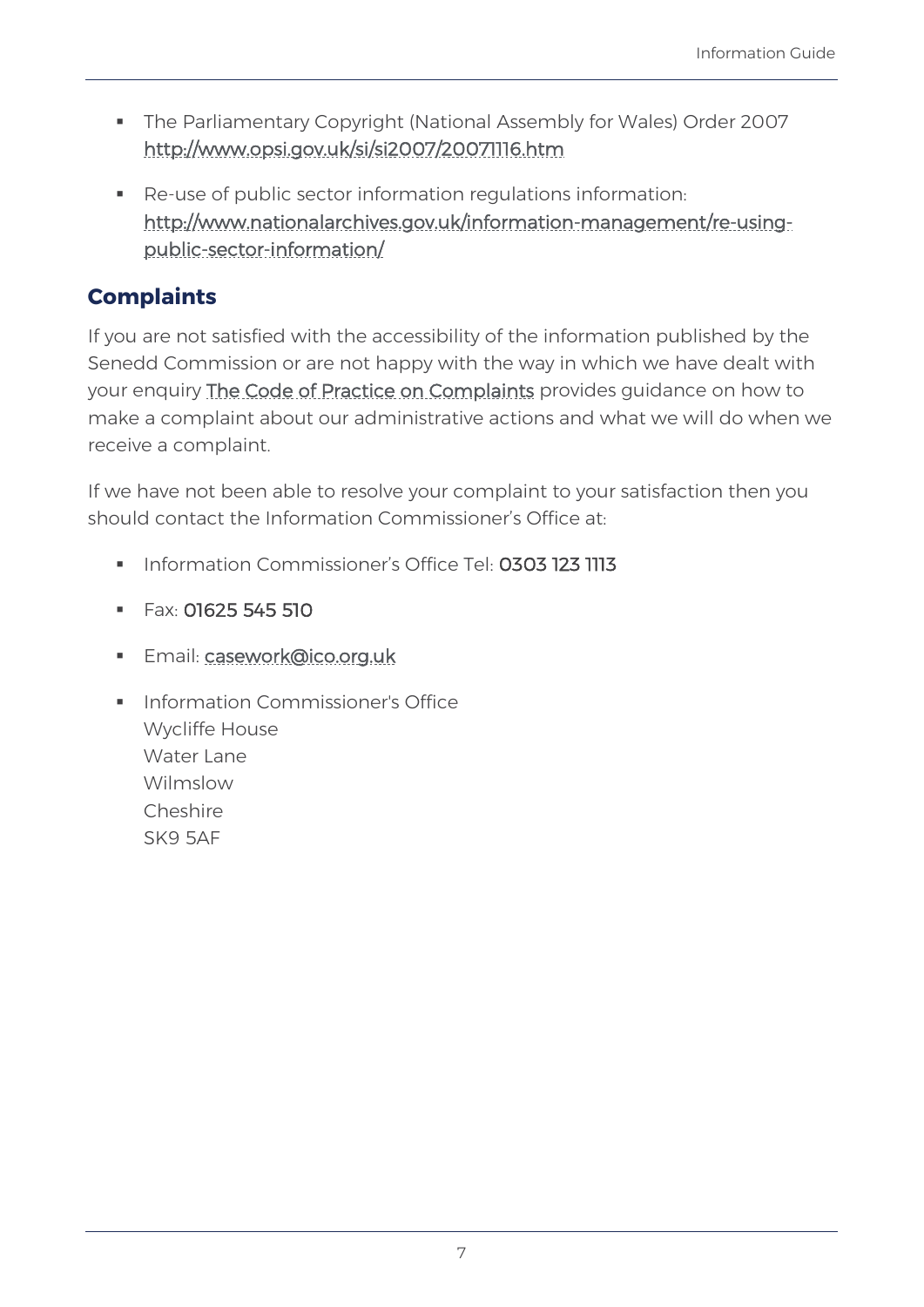# <span id="page-7-0"></span>Who we are and what we do

Information about how the Senedd is elected, the difference between the Senedd and the Welsh Government, how the Senedd works and what its powers and responsibilities are:

- **The role of the [Senedd](https://senedd.wales/senedd-business/)**
- **The role of [Plenary](https://senedd.wales/senedd-business/plenary/)**
- The role of [Senedd committees](https://senedd.wales/senedd-business/committees/)
- Details of the relationship with other legislative bodies
- **Information about the [Senedd Commission](https://senedd.wales/commission/) including its membership,** remit, and key polices
- Biography of the [Chief Executive and Clerk of the Senedd](https://senedd.wales/commission/chief-executive-and-clerk-of-the-senedd/)
- **Information about the roles of the various [directorates](https://senedd.wales/commission/organisational-structure-and-responsibilities/) and directors**

### **Availability**

The Senedd website has a section titled 'Senedd Commission,' this section provides a number of links to pages which contain the information detailed in this class.<https://senedd.wales/commission/>

The website has a section titled 'Senedd Business' which contains links to Plenary and Committees information<https://senedd.wales/senedd-business/>

A virtual tour allows you to explore the Senedd and is available at <https://senedd.wales/visit/things-to-do/virtual-tour/>

#### **Senedd Research**

Senedd Research provides confidential and impartial research support to the Senedd's scrutiny and legislation committees, and to all 60 individual Members of the Senedd and their staff. Where appropriate, Senedd Research briefings for Committees will be published on completion of the Committee's consideration of the matter in hand, subject to meeting the relevant legal requirements and ensuring the effectiveness of Senedd business.

Further information including copies of research papers is available at <https://research.senedd.wales/>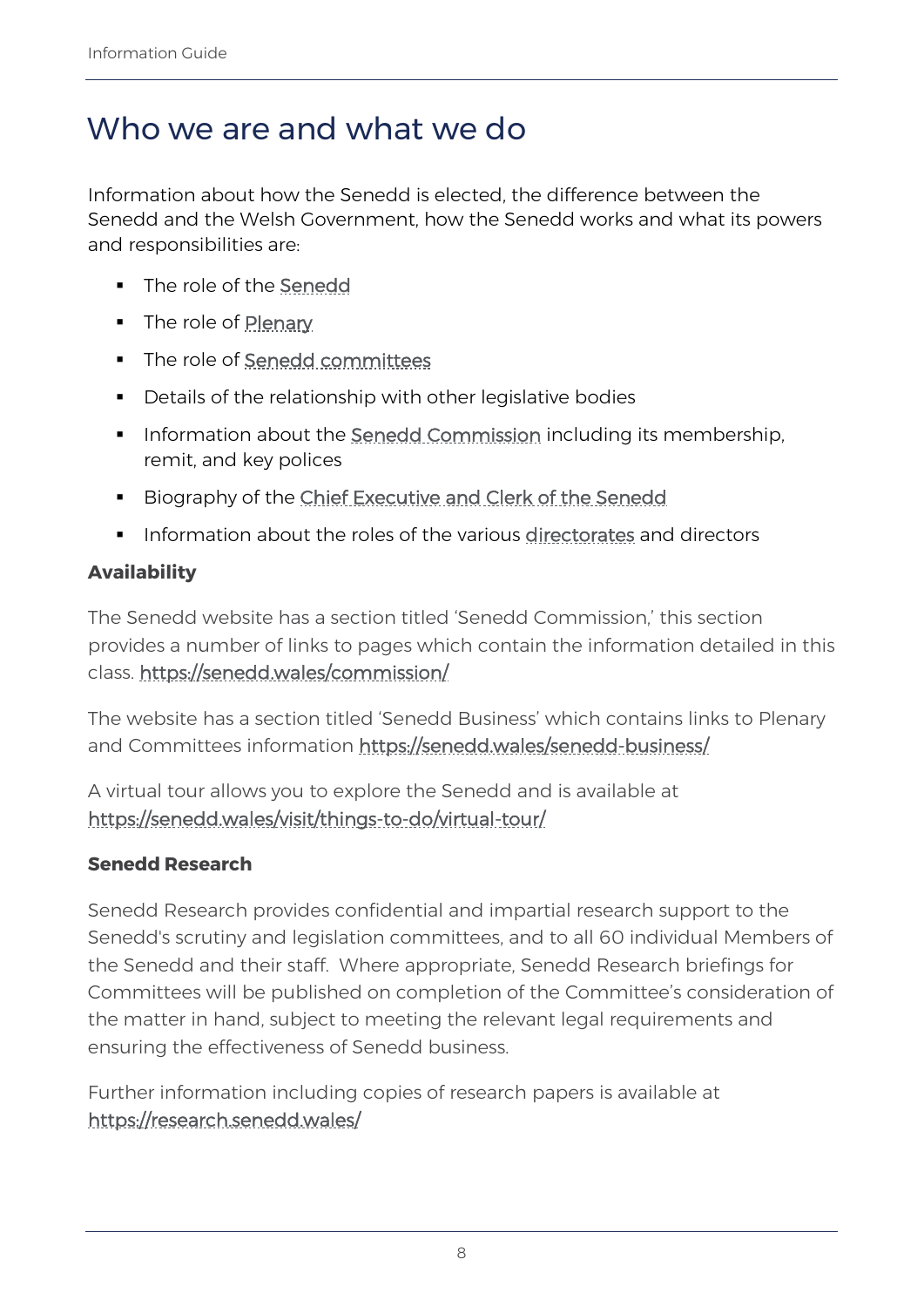#### **Members of the Senedd biographies and contact details**

Information about Members of the Senedd is available at <https://senedd.wales/find-a-member-of-the-senedd/>

#### **Contact details for the Senedd**

Contact details are available on our website at [https://senedd.wales/help/contact](https://senedd.wales/help/contact-us/)[us/](https://senedd.wales/help/contact-us/) alternatively details can be obtained from the information line as detailed above.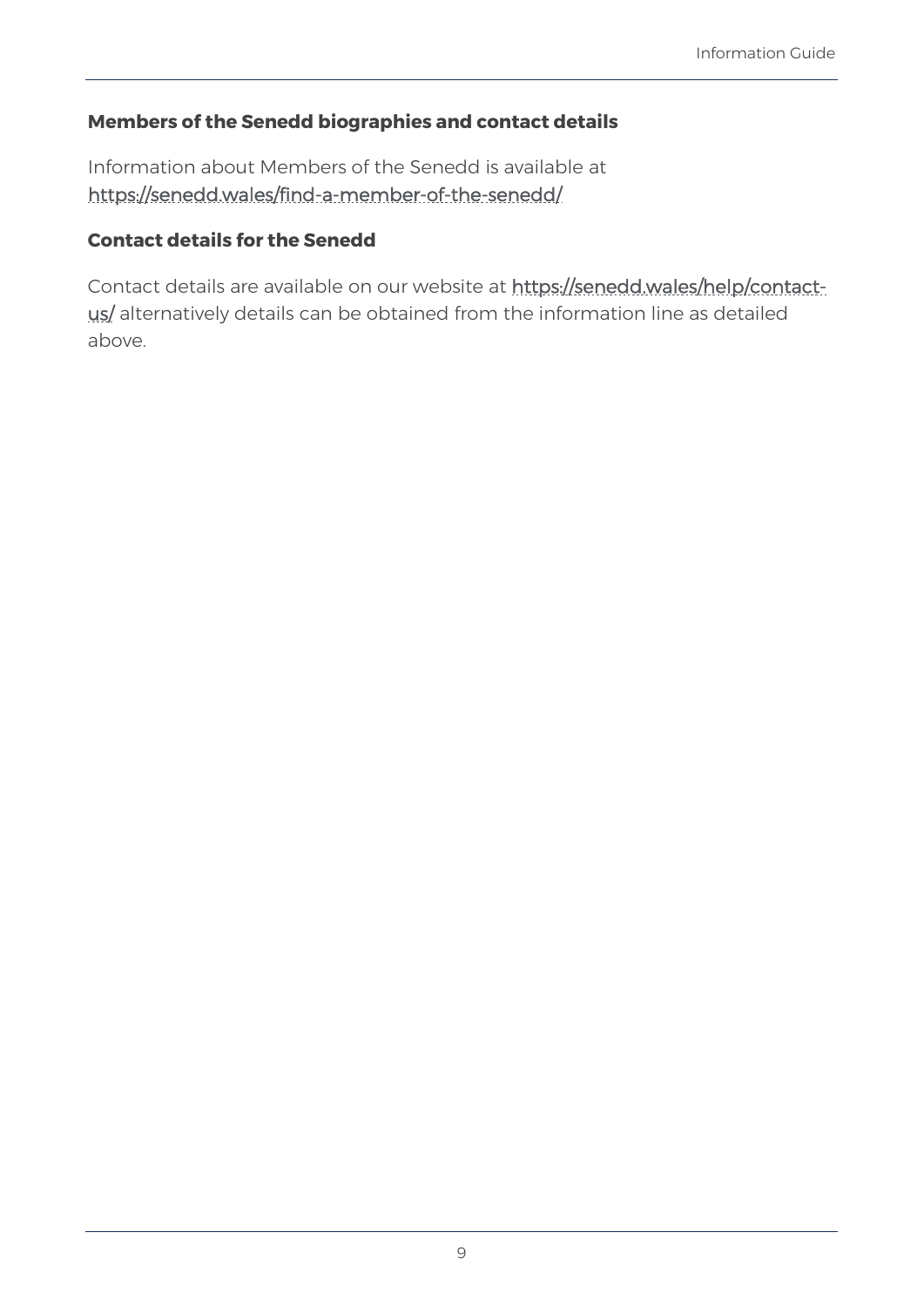# <span id="page-9-0"></span>What we spend and how we spend it

#### **Audited annual accounts**

The Annual Report which is published each July contains a Statement of Accounts. The report is published on the Senedd Commission's page of the Senedd website. [https://senedd.wales/commission/commission](https://senedd.wales/commission/commission-publications/?Iid=2850)[publications/?Iid=2850](https://senedd.wales/commission/commission-publications/?Iid=2850)

#### **Monthly budget updates and financial statements for specific projects or events**

Budget updates can be requested from the information line.

#### **Members' salaries, allowances and expenses information**

Information about the salaries and expenses of Members of the Senedd is published on the Senedd website at [https://senedd.wales/how-we-work/about](https://senedd.wales/how-we-work/about-members-of-the-senedd/members-pay-and-expenses/)[members-of-the-senedd/members-pay-and-expenses/.](https://senedd.wales/how-we-work/about-members-of-the-senedd/members-pay-and-expenses/)

Details regarding the expenses paid to Members of the Senedd are published at <https://allowances.assembly.wales/>

#### **Salary scales and policies relating to allowances and expenses for the staff of the Senedd Commission**

Information regarding the employment terms for staff is published on the Senedd website at <https://senedd.wales/commission/work-for-the-senedd-commission/>

#### **Total expenses claimed by the Chief Executive and Clerk**

Expenses claimed by the Chief Executive will appear in the published [annual](https://senedd.wales/commission/commission-publications/?Iid=2850)  [report.](https://senedd.wales/commission/commission-publications/?Iid=2850) Expenses claimed by the Directors will also appear in the published annual report.

#### **Procurement procedures and schedule of current contracts**

A schedule of contracts is published on the Senedd's website at [https://senedd.wales/commission/our-procurement-values/how-to-bid-for-a](https://senedd.wales/commission/our-procurement-values/how-to-bid-for-a-welsh-parliament-contract/)[welsh-parliament-contract/](https://senedd.wales/commission/our-procurement-values/how-to-bid-for-a-welsh-parliament-contract/)

#### **Internal financial regulations**

Information on internal procedures is available on request.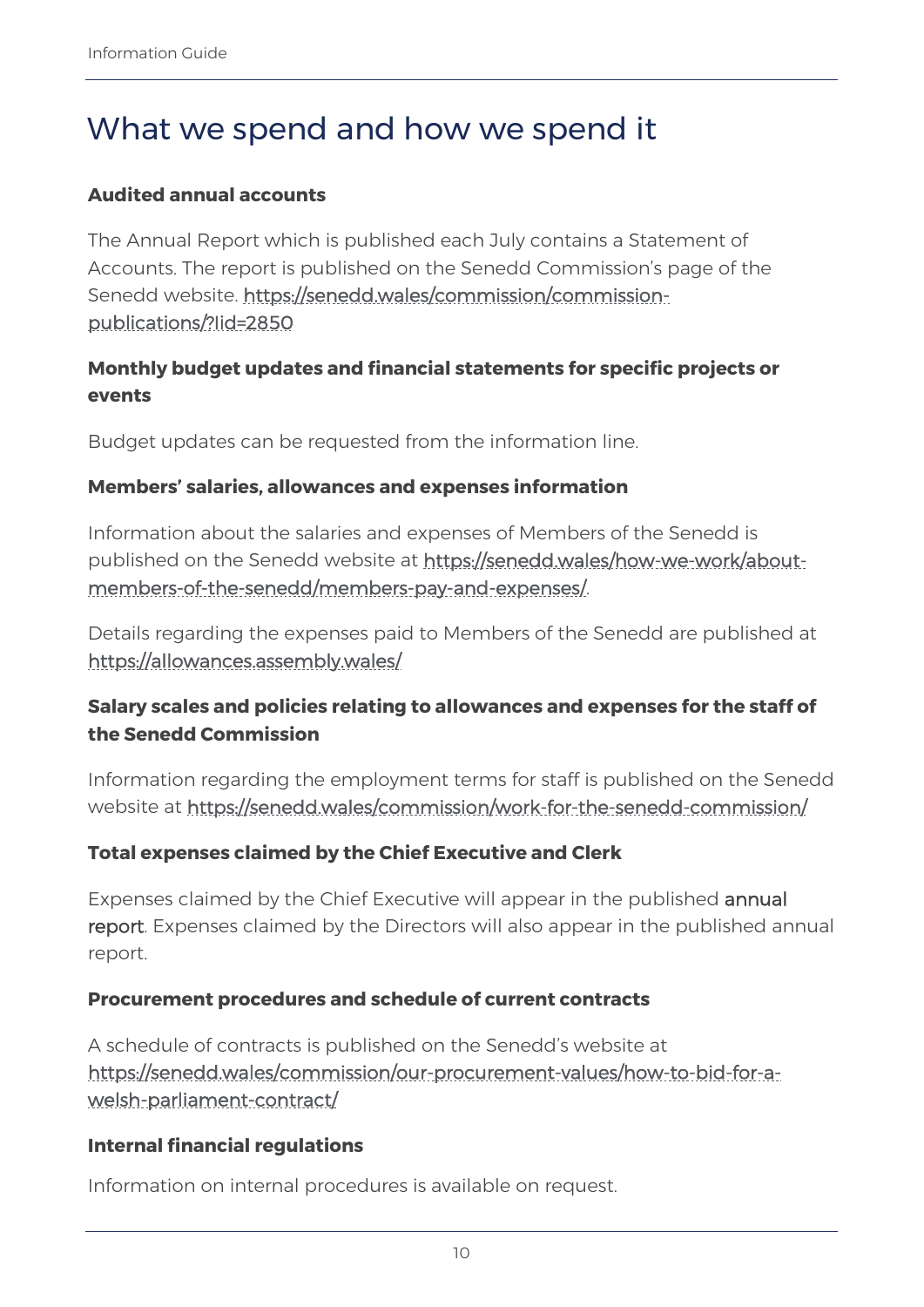# <span id="page-10-0"></span>What are our priorities and how are we doing?

#### **The Senedd Commission and Strategy for the Sixth Senedd term**

The strategy is available on the web site at <https://senedd.wales/commission/commission-publications/>

#### **Annual Report of the Senedd Commission**

The Annual Report is published in July, the latest report is available at <https://business.senedd.wales/mgissueHistoryHome.aspx?Iid=2850>

#### **Internal Audit Annual Report**

A hard copy version of the audit annual report for the previous financial year is available from July through the information line.

#### **Annual Equalities Report**

The latest Equality Report is published on our website at [https://senedd.wales/commission/work-for-the-senedd-commission/diversity-and](https://senedd.wales/commission/work-for-the-senedd-commission/diversity-and-inclusion-at-the-commission/annual-reports-and-diversity-data/)[inclusion-at-the-commission/annual-reports-and-diversity-data/](https://senedd.wales/commission/work-for-the-senedd-commission/diversity-and-inclusion-at-the-commission/annual-reports-and-diversity-data/)

#### **Corporate Performance Reports**

The Senedd Commission publishes a Corporate Performance Report. Red, Amber, Green (RAG) statuses are used to convey performance achievement in a simple manner, accepting the need for a degree of subjectivity.

From September 2017 the Corporate Performance Report has been published in the Senedd Commission Annual Report. Freedom on information statistics are captured within this report.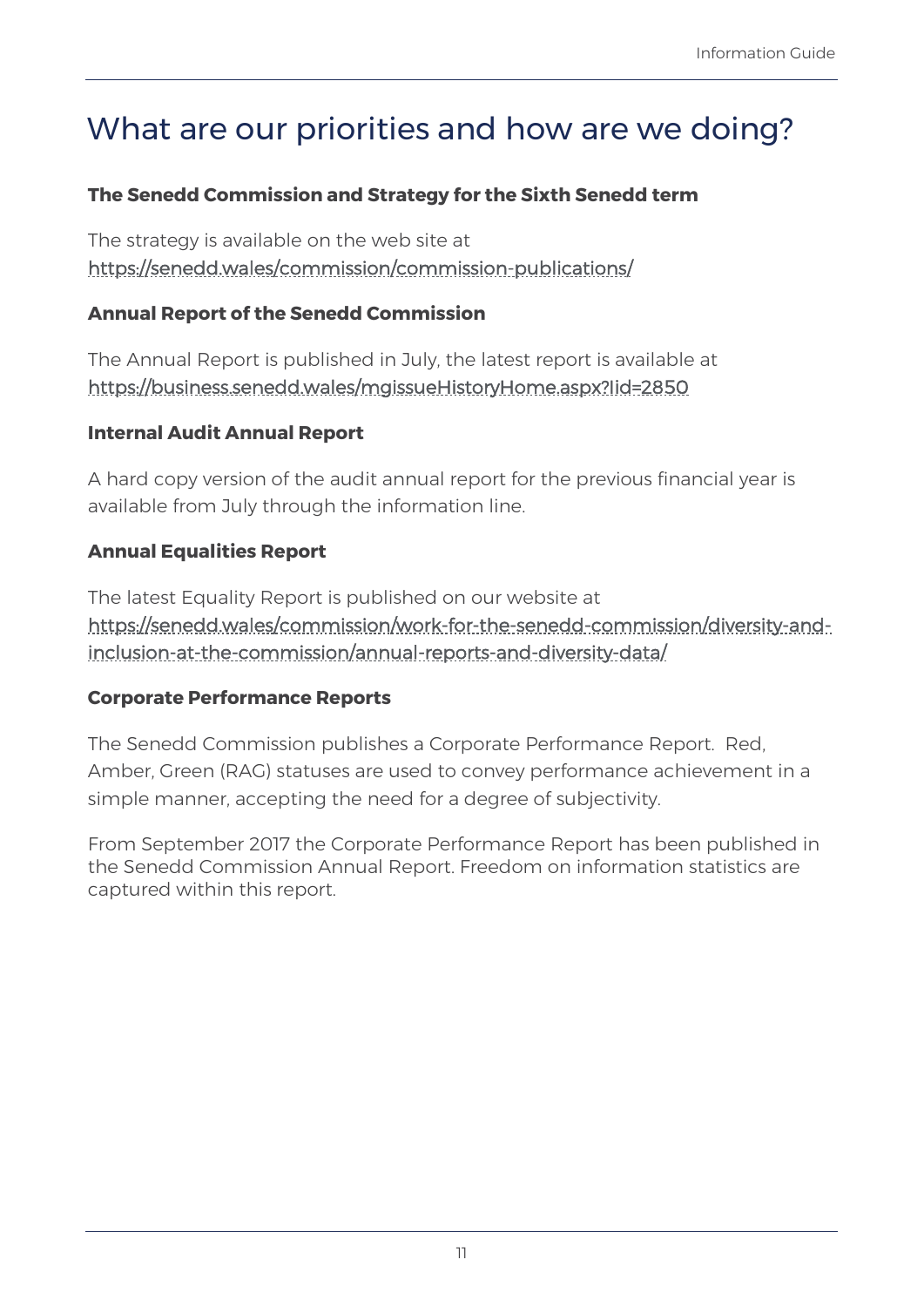# <span id="page-11-0"></span>How we make decisions?

#### **Business notices**

Business notices, agendas and papers are published on the Senedd website at <https://senedd.wales/senedd-business/>

#### **Transcripts of Senedd Plenary and Committee meetings**

Live broadcasts of public meetings are available via the Senedd website at [http://www.senedd.tv.](http://www.senedd.tv/) 

Transcripts of Plenary meetings are initially published in the language spoken with a transcription of the simultaneous interpretation where Welsh is spoken. A draft version is published on a rolling basis and it starts to appear about an hour after the start of Plenary. It is updated every quarter of an hour.

The Record of Proceedings itself is published online within 24 hours and includes links to the full voting results, to Members' biographies and to Senedd TV. There is also functionality to share individual contributions from Members on social media and options to copy as plain text for ease of printing.

The fully bilingual final version, with all contributions given in both languages, is published within three working days. Answers to Oral Questions not reached in Plenary meetings are published within 24 hours.

#### <https://senedd.wales/senedd-business/plenary/>

Transcripts of committee meetings are made available in draft form within three to five working days, with a final version published within 10 working days.

Committee transcripts include the Welsh to English interpretation broadcast during the meeting, but English contributions are not translated into Welsh.

#### <https://senedd.wales/senedd-business/committees/>

### **Documents laid before the Senedd and Statements of Opinion tabled by Members of the Senedd**

Documents laid before the Senedd and Statements of Opinion are published at <https://senedd.wales/senedd-business/documents-papers-and-reports/>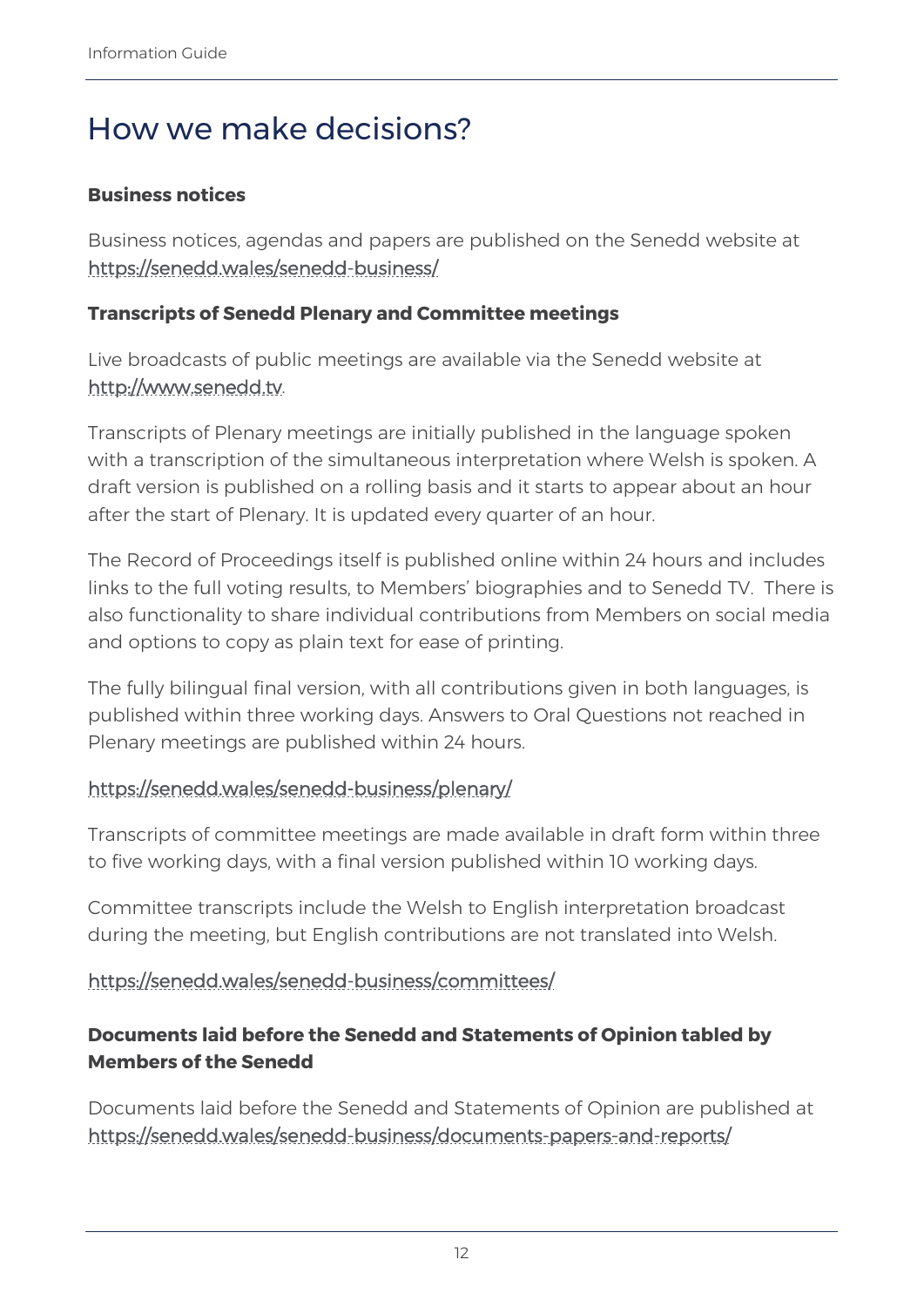### **Progress of Legislative Competence Orders and Senedd Bills**

Information about Legislative Competence Orders and Senedd Bills is published at<https://senedd.wales/senedd-business/legislation/>

#### **Committee agendas and papers**

Information regarding current and past committees is published a[t:](https://senedd.wales/senedd-business/committees/)  <https://senedd.wales/senedd-business/committees/>

#### **Petitions**

A Petition is a way of asking the Senedd to consider any issue, problem or proposal that the Senedd has the power to do something about. Further information is available at <https://senedd.wales/senedd-business/petitions/>

#### **Agendas, papers and minutes of Commission meetings**

With the exception of information that is properly regarded as private to the meeting, agendas, papers and minutes of Commission meetings are published on the Senedd website:

[https://business.senedd.wales/ieListMeetings.aspx?CommitteeId=258&\\$LO\\$=1](https://business.senedd.wales/ieListMeetings.aspx?CommitteeId=258&$LO$=1)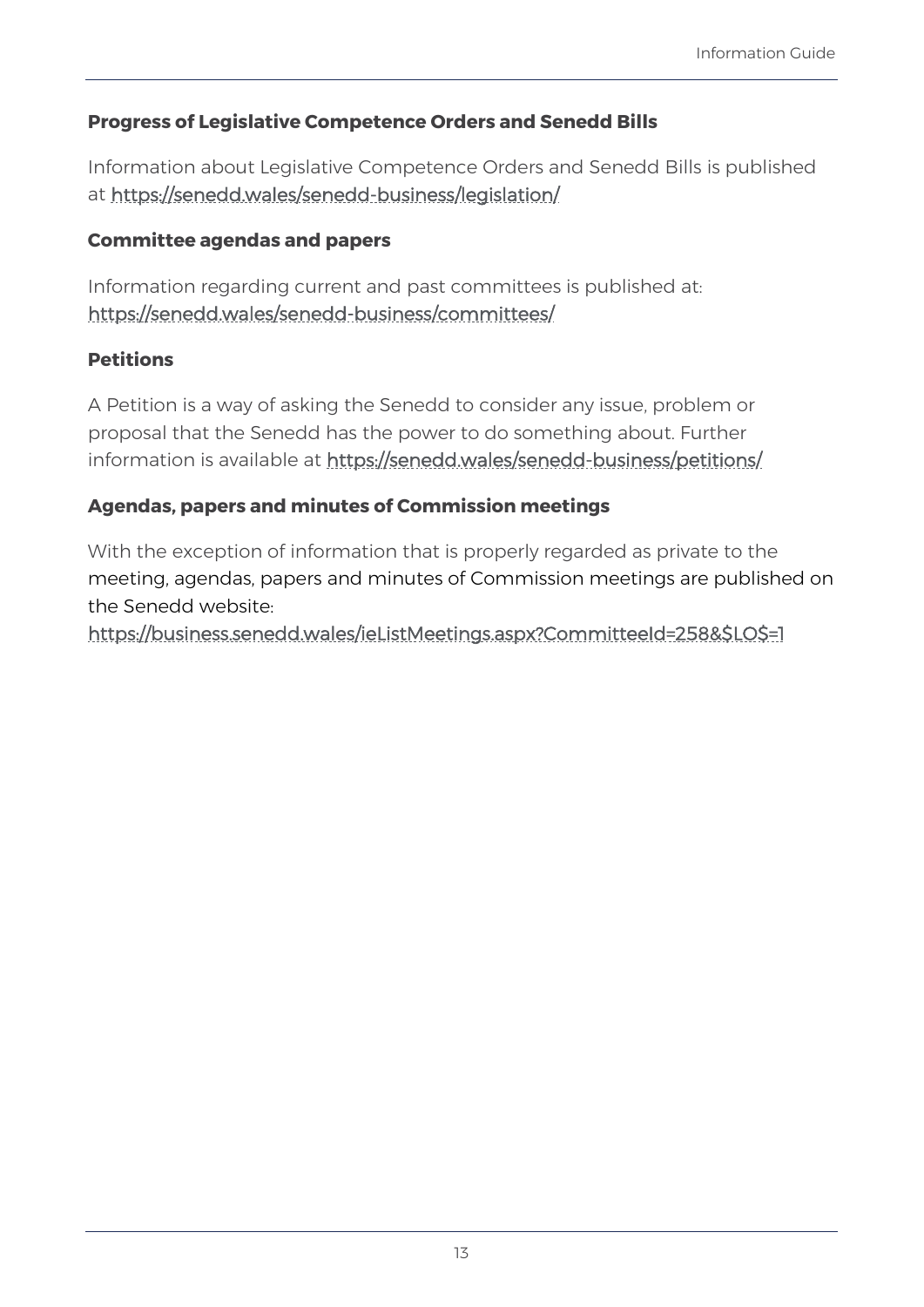# <span id="page-13-0"></span>Our policies and procedures

#### **Current written protocols, policies and procedures**

Some policies and procedures will be published on our website at <https://senedd.wales/commission/senedd-commission-policy/> Other documents may only be available in hard copy and requests should be made via the information line.

#### **The Standing Orders of the Senedd**

The Standing orders of the Sixth Senedd are published at <https://senedd.wales/senedd-business/conduct-rules-and-guidance/>

#### **Recruitment policy and vacancy details**

Information about working for the Senedd Commission together with details of current vacancies can be found at [https://senedd.wales/commission/work-for-the](https://senedd.wales/commission/work-for-the-senedd-commission/)[senedd-commission/](https://senedd.wales/commission/work-for-the-senedd-commission/)

### **Code of Practice on Public Access to Information and Code of Practice on Complaints**

The Code of Practice on Public Access to Information

[https://senedd.wales/commission/access-to-information/code-of-practice-on](https://senedd.wales/commission/access-to-information/code-of-practice-on-public-access-to-information/)[public-access-to-information/](https://senedd.wales/commission/access-to-information/code-of-practice-on-public-access-to-information/) and the Code of Practice on Complaints is published on the Senedd's website<https://senedd.wales/help/complaints/>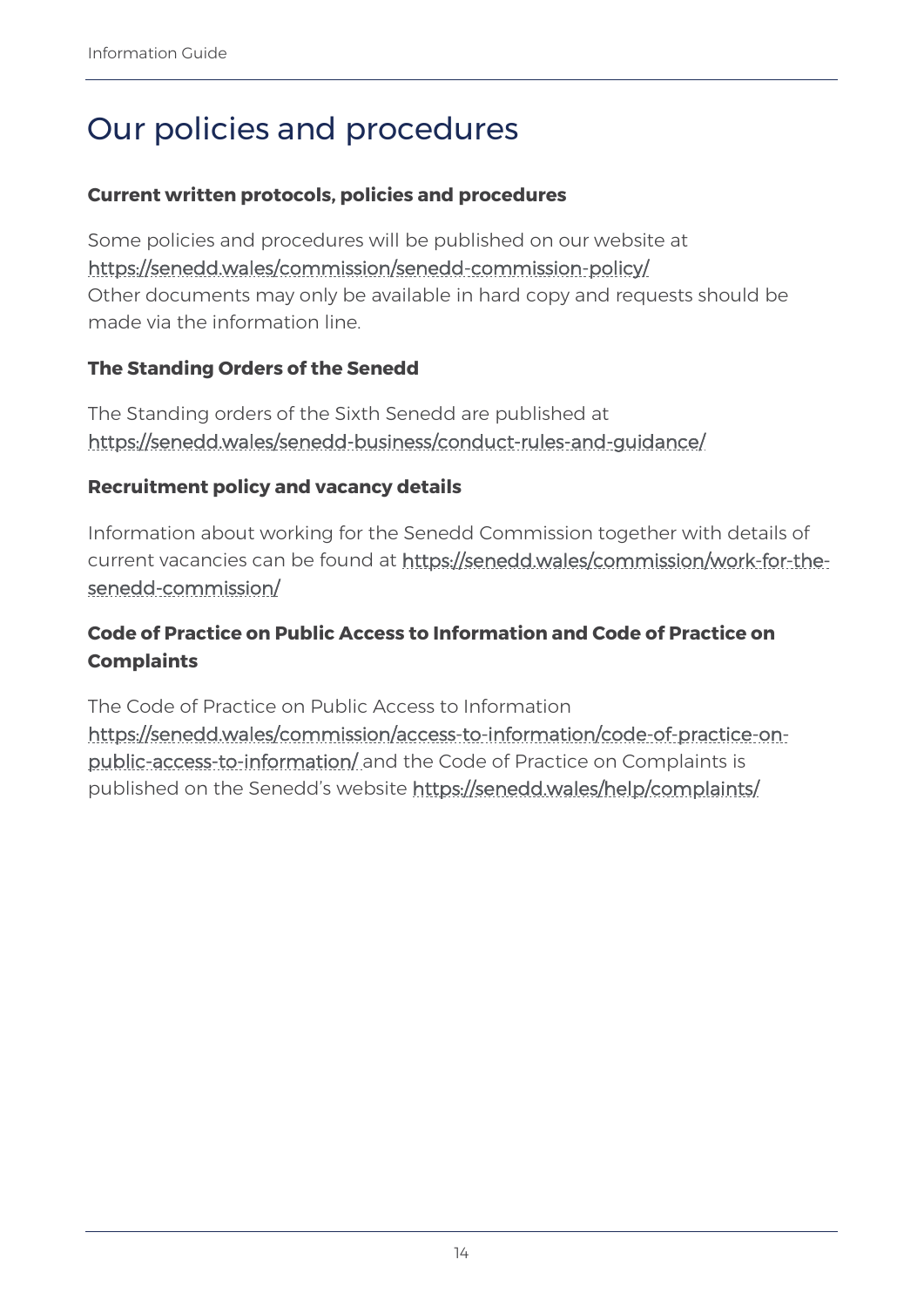# <span id="page-14-0"></span>Lists and Registers

### **Register of Members Interests**

Section 36 of the Government of Wales Act 2006 and Standing order 2 require the Senedd to maintain and publish a Register of Members Interests of Senedd Members. This is available at [https://senedd.wales/senedd-business/register-of](https://senedd.wales/senedd-business/register-of-members-interests/)[members-interests/](https://senedd.wales/senedd-business/register-of-members-interests/)

A register of gifts received by the Llywydd and the Deputy Presiding Officer is published at [https://senedd.wales/senedd-business/llywydd/register-of-gifts](https://senedd.wales/senedd-business/llywydd/register-of-gifts-hospitality-received-presiding-officer-and-deputy-presiding-officer/)[hospitality-received-presiding-officer-and-deputy-presiding-officer/](https://senedd.wales/senedd-business/llywydd/register-of-gifts-hospitality-received-presiding-officer-and-deputy-presiding-officer/)

#### **Disclosure log**

The Disclosure log provides details of the information released in response to requests made under the Freedom of Information Act. The Log is published at <https://senedd.wales/commission/access-to-information/disclosure-log/>